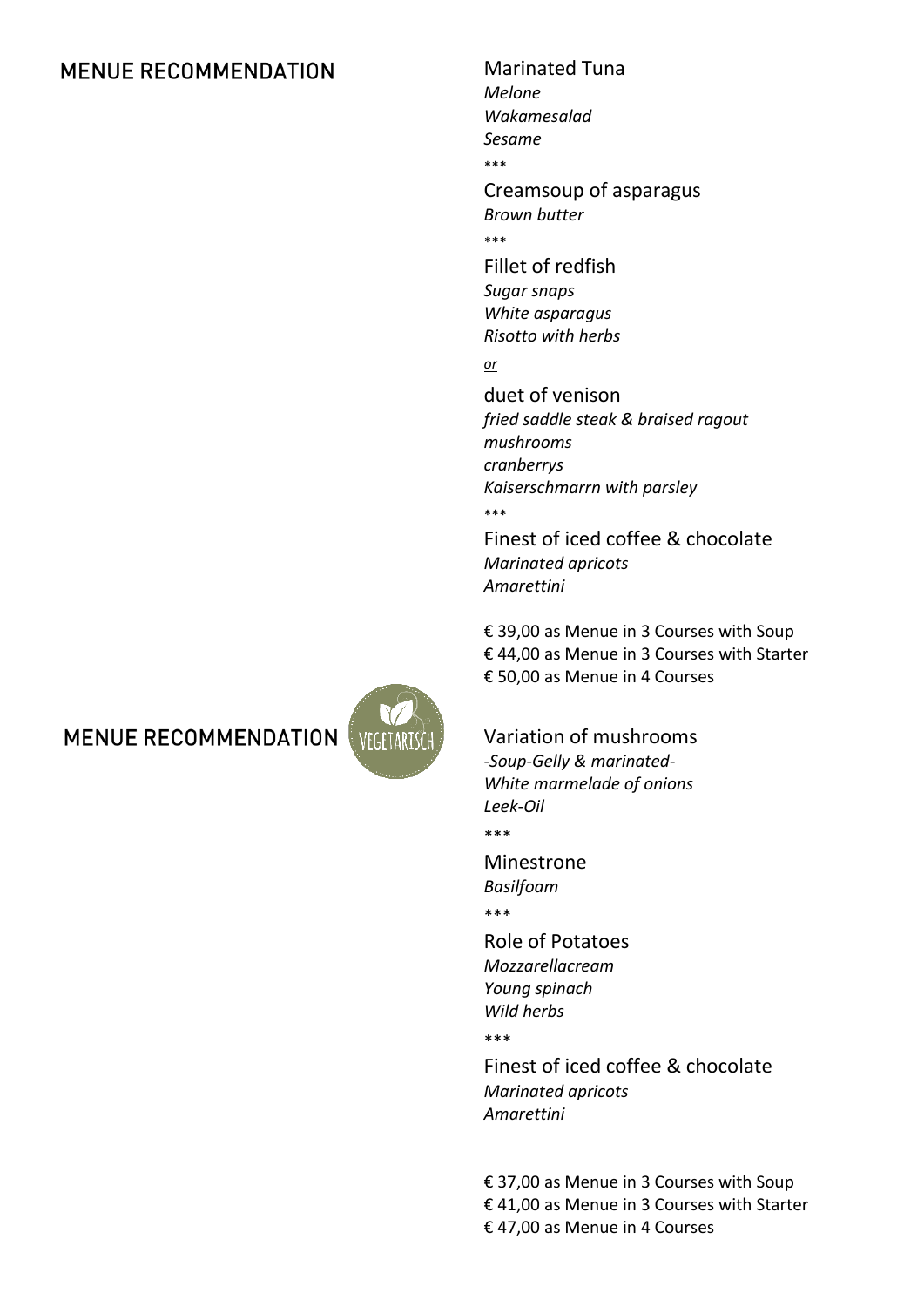### **STARTERS & SOUPS**

Variation of mushrooms *-Soup-Gelly & marinated-White marmelade of onions Leek-Oil* **€ 12,00** 



Marinated Tuna *Melone Wakamesalad Sesame* **€ 14,00**  ~~~

~~~

~~~

~~~

~~~

~~~

~~~

Carpaccio of beef *Marinated mushrooms Rucola Parmesan* **€ 13,00**

3 fried tiger prawns *Garlic-Spaghetti Parmesan* **€ 13,00**

Minestrone *Basilfoam*  **€ 7,00**

Creamsoup of asparagus *Brown butter* **€ 7,50**



Beefboullion with Marrowdumplings *Vegetables Egg royal* **€ 7,00**

Creamsoup of venison *Mushrooms* **€ 7,00**

Big summersalad with marinated vegetables For your choice with: *Fried breast of checken & Fruty dip with curry*

*or gratinated Goatcheese & pickled fruits* **€ 17,50** 

## **BIG SALADS**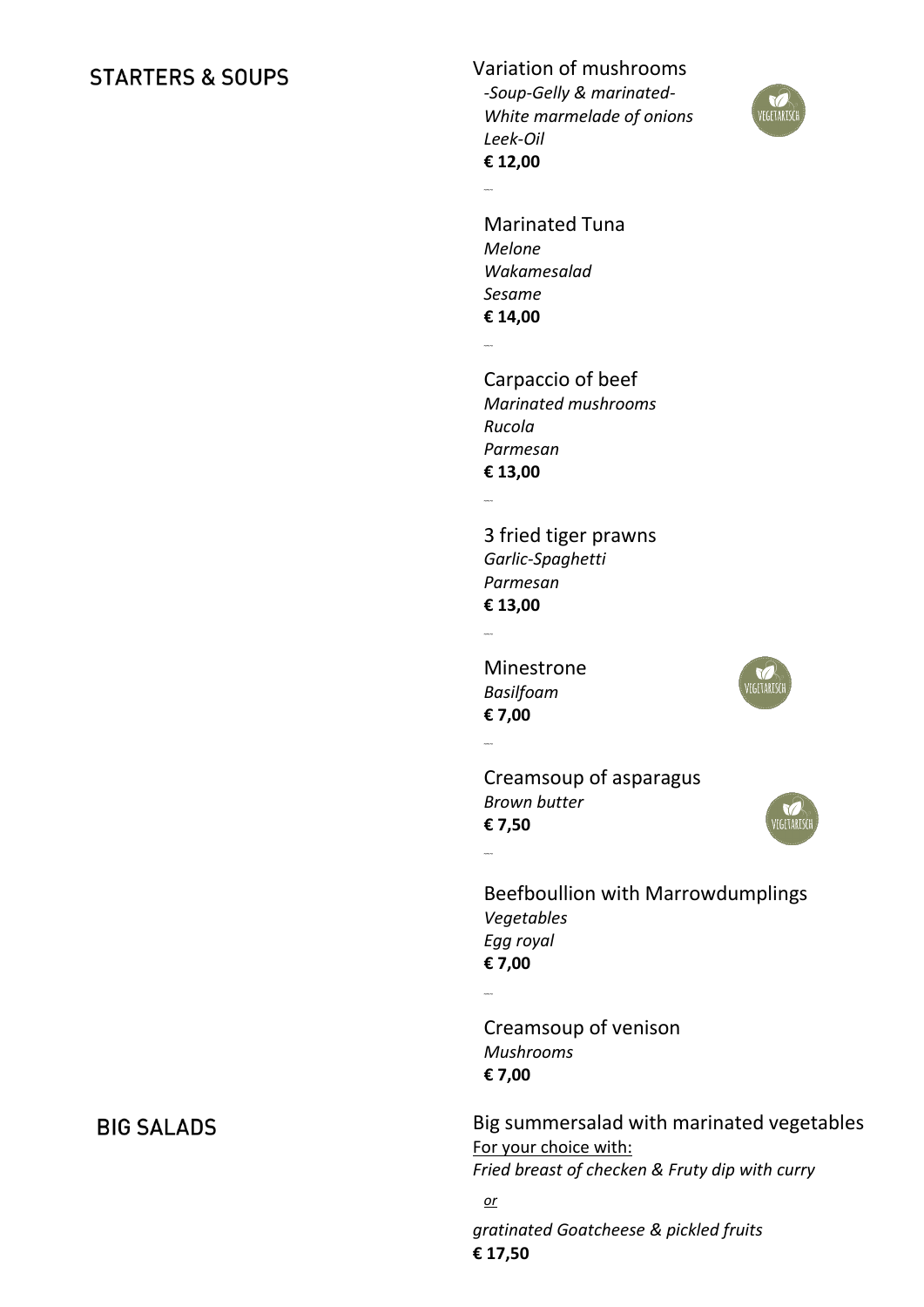#### **MAIN DISHES**

Role of Potatoes *Mozzarellacream Young spinach Wild herbs* **€ 20,00**

~~~

~~~

~~~

~~~



`Fish & Chips' – filet of codfish in a crunchy coat *Homemade french fries Sauce remoulade with truffles Small salad* **€ 24,00**

Fillet of redfish **\*** *Sugar snaps White asparagus Risotto with herbs* **€ 27,00**

Duet of regional "Lucky" pork *-Fillet of Pork in a coat of ham & braised Cheeks-Cabbage Potatoe cookie* **€ 24,00**

Rose fried kotlette of veal **\*** *Young leek Backed potatoes Sauce Bearnaise* **€ 28,00**

~~~

duet of venison *fried saddle steak & braised ragout mushrooms cranberrys Kaiserschmarrn with parsley* **€ 28,00**

~~~

Dry aged Rib Eye **\*** *Green beans Pommes Macaire onionsauce* **€ 29,50**

€ 37,00 as Combination-Menue in 3 Courses with Soup € 41,00 as Combination-Menue in 3 Courses with Starter € 47,00 as Combination-Menue in 4 Courses € 4,00 every **\***